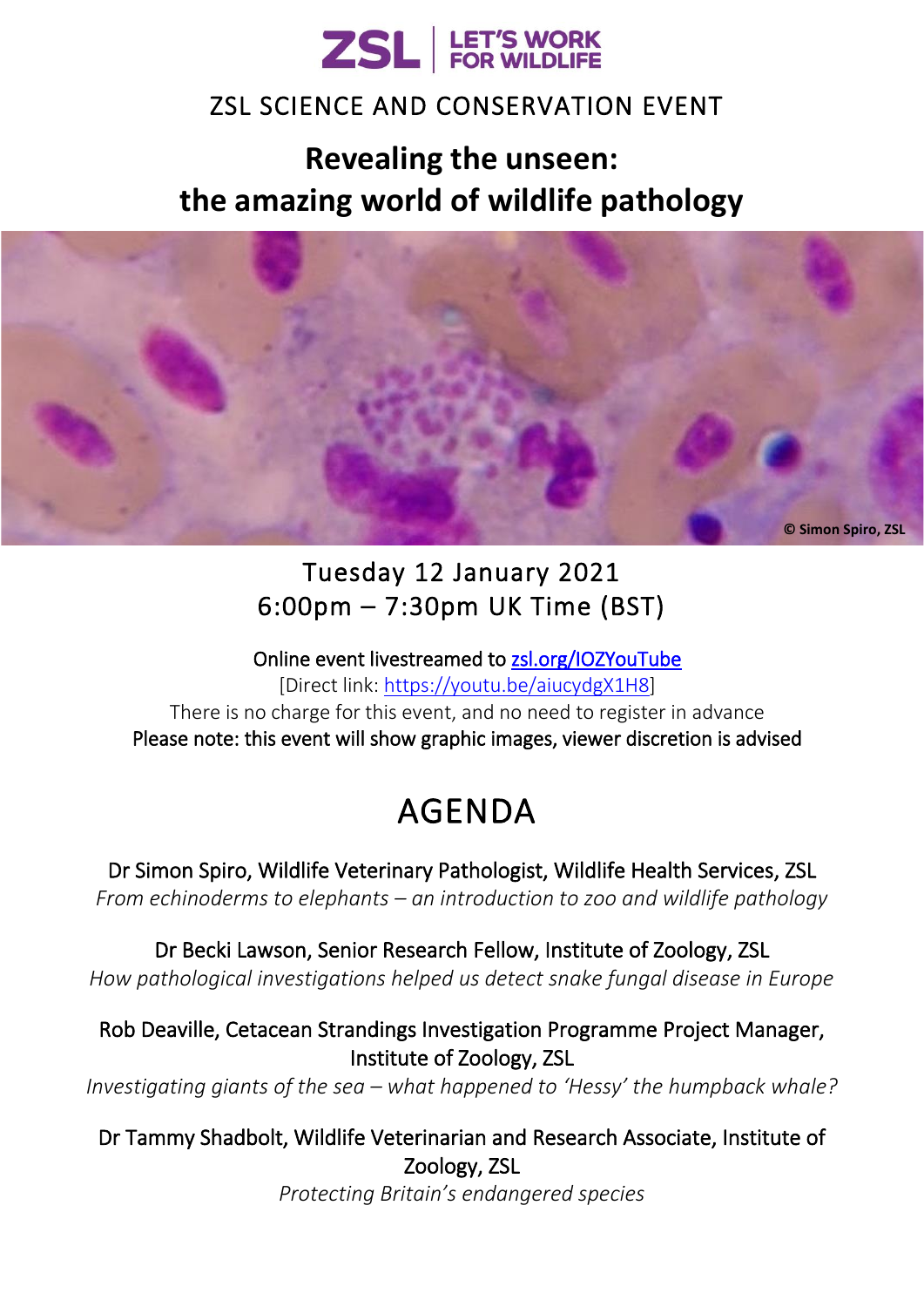

#### From echinoderms to elephants – an introduction to zoo and wildlife pathology

*Dr Simon Spiro, Wildlife Veterinary Pathologist, Wildlife Health Services, ZSL*

Veterinary anatomic pathology is the science of diagnosing diseases by recognising ways they physically change an animal's tissues, both at the macroscopic and microscopic levels. This talk will introduce you to how ZSL's pathologist, Dr Simon Spiro, deals with diagnosing animals that range in size and complexity from tiny corals to massive elephants. Simon will use photographs and time-lapse videos of post-mortem examinations to take you inside the autopsy room and reveal how we cope with these challenges. He will then use a virtual microscope to take you deep inside animal tissues until you can see the effect the diseases are having on a cellular level, and how this causes the macroscopic lesions and clinical syndromes that we can recognise in our living animals. This talk will give you front row seats to watch a battle between the immune system and invading bacteria and will showcase how an incidental finding in a routine post-mortem may help save a species from extinction. Please note that this talk will include pictures of dead animals and diseased tissues; viewer discretion is advised.

Simon Spiro graduated from the University of Cambridge with degrees in Veterinary Medicine and Pathology in 2010. He received a PhD in Virology from the University of Oxford in 2014 and went on to work developing vaccines for poultry diseases at the Pirbright Institute, before undertaking a residency in veterinary anatomic pathology at the Royal Veterinary College. Simon is a Fellow of the Royal College of Pathologists and a Diplomate of the American College of Veterinary Pathologists. He is currently the pathologist for ZSL. Outside of work, his serendipitously covid-friendly hobbies include astronomy, fiendishly difficult quizzes and Lego.

#### How pathological investigations helped us detect snake fungal disease in Europe

*Dr Becki Lawson, Senior Research Fellow, Institute of Zoology, ZSL*

Disease surveillance of free-living wildlife often relies on undertaking post-mortem examinations to detect infections and diagnose disease. With this information we can build an understanding of the endemic, or established, conditions that affect certain taxa and be in a position to rapidly identify new and emerging trends. Our knowledge of wild reptile health is limited however, since cryptic species such as wild snakes are challenging to study. In 2013, we brought together our existing British wildlife disease investigation projects at ZSL and added hedgehogs under the umbrella of *Garden Wildlife Health* which we launched in partnership with the British Trust for Ornithology, Froglife and the Royal Society for the Protection of Birds. In addition to conducting pathological investigations on amphibians, garden birds and hedgehogs, wild terrestrial reptiles were included to help address this knowledge gap. We appeal to members of the public, herpetologists and ecological consultants to report sightings of sick and dead wild reptiles to us online [\(www.gardenwildlifehealth.org\)](http://www.gardenwildlifehealth.org/), providing digital photos where available. Snake fungal disease, or ophidiomycosis, is a condition of potential conservation concern known to affect a range of wild snake species in North America. In this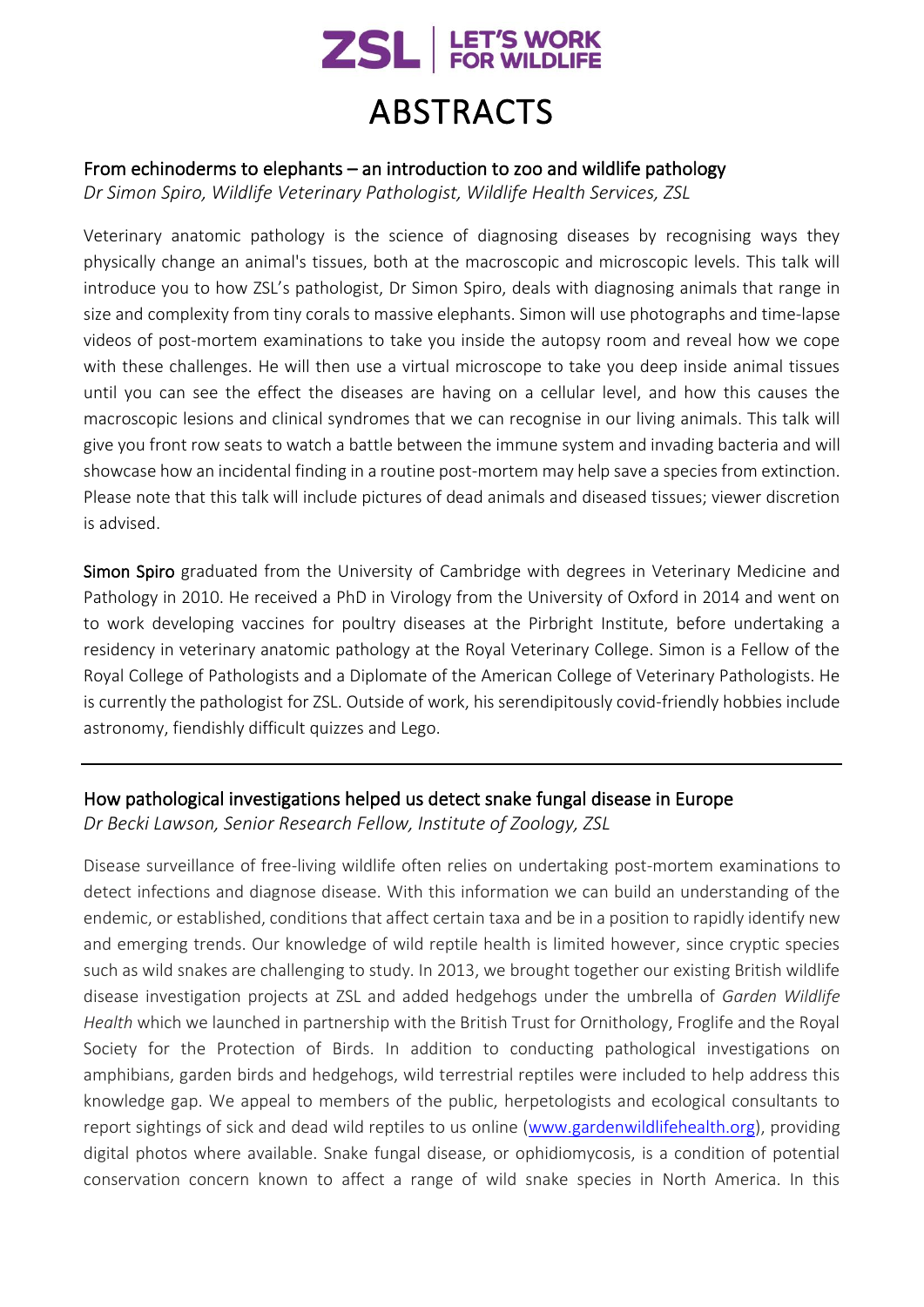# **ZSL** ERT'S WORK

presentation, we will retrace the steps of the investigation that led us to confirm ophidiomycosis as a cause of skin lesions in a grass snake (*Natrix helvetica*) in England, which represents the first diagnosis of this condition in wild snakes in Europe. We will describe how we collaborated with multiple national and international organisations, using available sample archives, to learn more about the occurrence of this condition. Important open questions regarding the epidemiology and impact of ophidiomycosis in wild snakes will be briefly outlined along with details of current and planned studies to help answer them. This presentation highlights the value of pathological investigations as a tool to understand wildlife health.

Becki is a Senior Research Fellow at the Institute of Zoology and has been based at ZSL for almost 20 years. After qualifying as a veterinarian from the University of Cambridge in 1997, she began working with treatment and rehabilitation of British wildlife casualties and subsequently focused on disease surveillance and outbreak investigation of various conditions affecting terrestrial and marine wildlife species. Her research interest focuses on investigating the impact of disease on free-living wildlife populations.

#### Investigating giants of the sea – what happened to 'Hessy' the humpback whale?

*Rob Deaville, Cetacean Strandings Investigation Programme Project Manager, Institute of Zoology, ZSL*

On 6th October 2019, multiple sightings of a whale swimming within the Thames were reported. Over the next two days further sightings occurred of 'Hessy' the humpback whale, as she rapidly became known, before a body was found at Greenhithe on 8th October. A ZSL team from the Defra funded UK Cetacean Strandings Investigation Programme subsequently conducted a post-mortem examination, to try to learn more about how the whale had died and why she may have entered the Thames estuary. What happened to 'Hessy' the humpback? What did the post-mortem examination reveal about her death and what can such examinations tell us about the marine ecosystem and the impacts our activities have on vulnerable marine species such as cetaceans?

Rob Deaville is the Project Manager of the UK Cetacean Strandings Investigation Programme (CSIP). The CSIP is a collaborative research programme responsible for the investigation of UK stranded cetaceans, marine turtles and some elasmobranch species, under contract to the UK government. Rob co-ordinates the delivery of CSIP contract objectives across the UK, including overall management of the programme, liaison with funders, with/between partner organisations, other stakeholders and the UK media and general public. He also co-ordinates the regional recovery and post-mortem examination of stranded animals and facilitates the underpinning science carried out by the programme. He has over 20 years' experience in strandings response, recovery and investigation, both in the UK and internationally.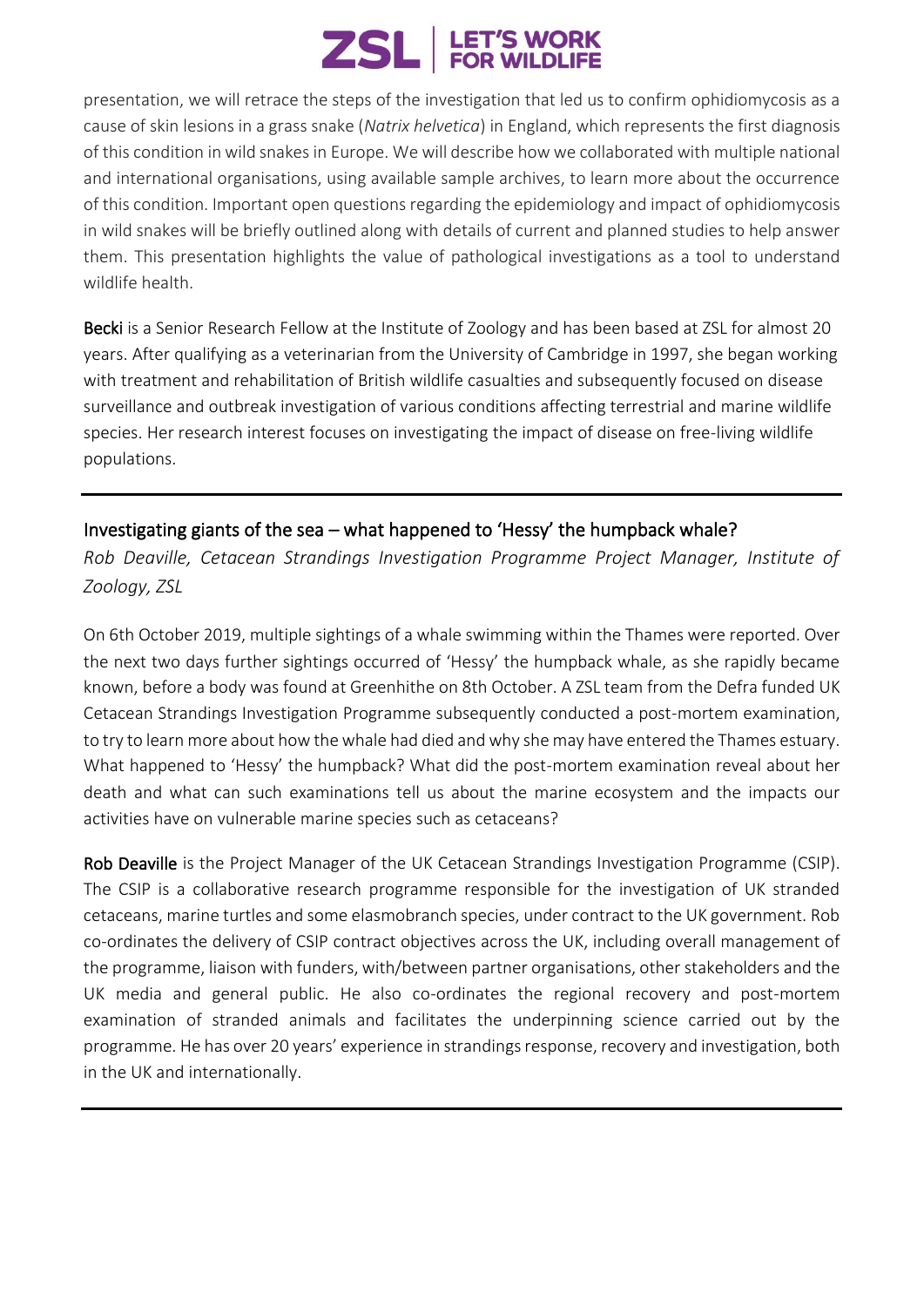

#### Protecting Britain's endangered species

*Dr Tammy Shadbolt, Wildlife Veterinarian and Research Associate, Institute of Zoology, ZSL*

Tammy will introduce you to her work on the disease risk analysis and health surveillance (DRAHS) project at IOZ, ZSL. She will discuss the importance of post-release health surveillance as a component of wildlife conservation translocation projects aimed at protecting some of Britain's most endangered species. Using a red kite case study Tammy will talk through the approach taken by DRAHS when a bird of prey is found dead and submitted for post-mortem examination. She will describe important clues that can be elicited from investigations as well noting some more obscure findings! Finally, Tammy will discuss how this work can make a real difference to wildlife conservation efforts.

Tammy graduated from Liverpool University in 2005 with a BSc Hons in Veterinary Conservation Medicine, Edinburgh University in 2007 with a BVM&S in Veterinary Medicine and Surgery, the Royal Veterinary College in 2013 with an MSc in Wild Animal Health and in 2017 with a PhD on The Pathogenesis of Tasmanian Devil Facial Tumour Disease. She also holds a PG Cert in Veterinary Education and is a Fellow of the Higher Education Academy. Tammy spent 12 years in small animal clinical practice working both in the UK and internationally in the private and charity sectors before directing her career towards fieldwork, teaching and research in wildlife conservation.

#### Format of Live Events

- ➢ This interactive online event will be livestreamed to our YouTube channel here: [zsl.org/IOZYouTube.](zsl.org/IOZYouTube) A direct link to the livestream will also be shared on the event web page before the event.
- ➢ Before attending this event, please read our Code of Conduct found [here.](https://www.zsl.org/sites/default/files/media/2020-09/Code%20of%20conduct_online%20events%20at%20ZSL.pdf)
- $\triangleright$  This event will run from 6:00pm 7:30pm, and will be recorded and available to watch afterwards on our YouTube channel.
- $\triangleright$  Each event will comprise of 3 4 presentations from experts in the topic, similar to our previous events.
- $\triangleright$  There will be opportunities for the audience to submit questions during the event (this process will be explained on the night), to be answered live after each presentation. If you wish to submit a question to a speaker prior to the event, please send it to [scientific.events@zsl.org.](mailto:scientific.events@zsl.org) Please be aware we may not be able to answer all questions.
- $\triangleright$  There is no charge for this event, and no need to register in advance.